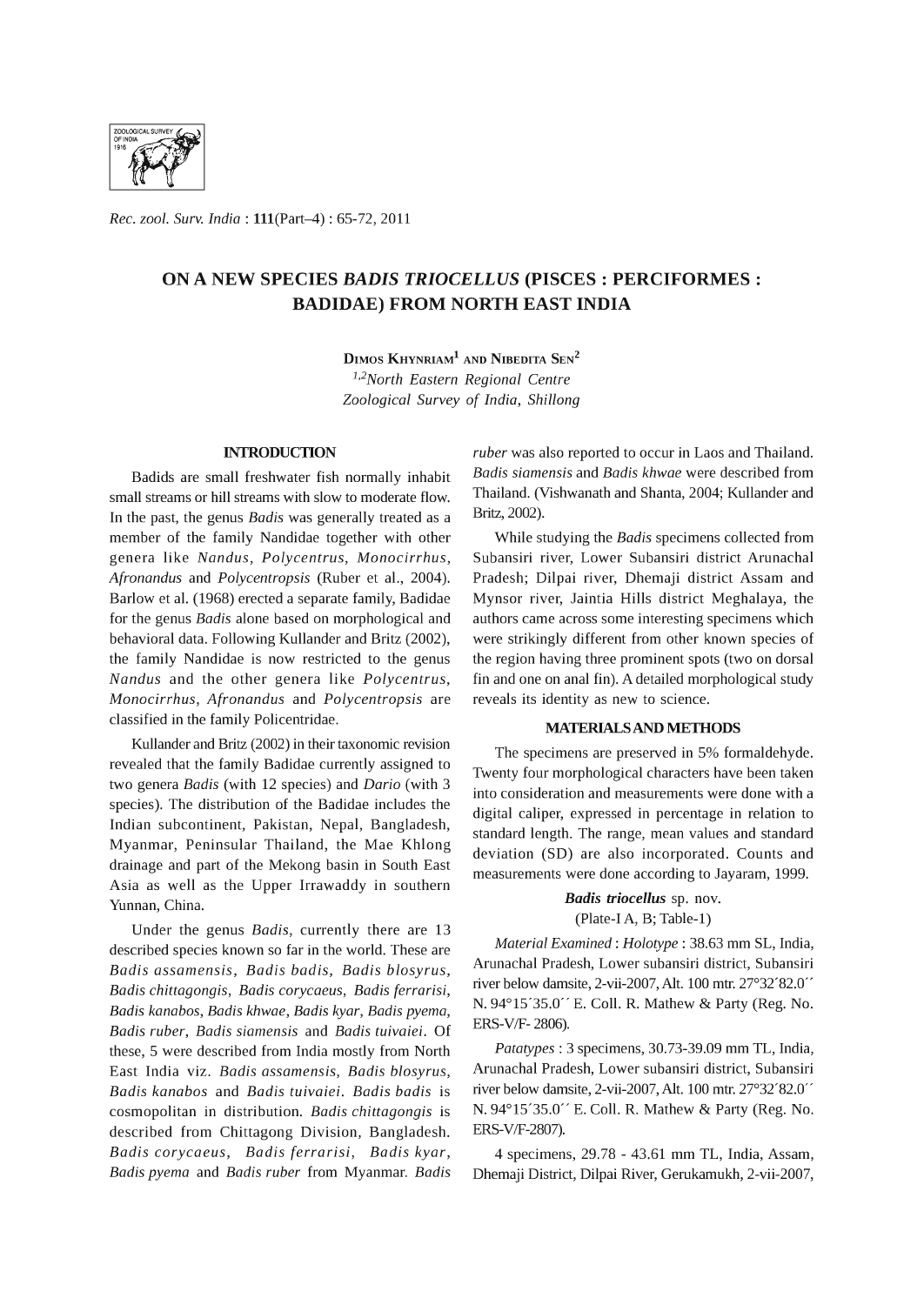Alt. 106 mtr. ColI. R. Mathew & Party (Reg. No. ERS-V/ F- 2808).

4 specimens, 36.67-45.27 mm TL, India, Assam, Dhemaji District, Dilpai River downstream, 3-vii-2007, Alt. 103 mtr. ColI. R. Mathew & Party (Reg. No. ERS-V/ F-2809).

20 specimens, 25.42-48.74 mm TL, India, Arunachal Pradesh, Lohit District, Panbari village near Tezu, 2-vii-2007, Alt. 204 mtr. 27°54'56. T' N. 96°11'7.8" E. ColI. R. Mathew & Party (Reg. No. ERS-V/F-2810).

*Diagnosis: Badis triocellus* sp. nov. is characterized by the presence of three distinct black blotches on fins; two on anterior and posterior end of dorsal fin respectively and one on anal fin; anterior blotch on dorsal fin is present in between  $3<sup>rd</sup>-5<sup>th</sup>$  dorsal spine, posterior one present slightly above base of last 3-4 soft rays. On anal fin, blotch is present a little above the base of last 3 soft rays. A light to dark brown blotch on middle of the opercle, a brownish blotch at middle of the base of caudal fin and a faint pattern of alternating light to brown irregular stripes along the sides of the body are additional combination of characters.

*Description:* D 15/9; P 12; V 1/6; A 3/8; C 14.

Body moderately elongated, slightly compressed laterally, its depth 27.67% in SL. Head laterally compressed its length 27.44%, width 16.05%, and depth 18.48% of SL. Dorsal profile gradually rising from tip of snout to the base of  $3<sup>rd</sup> - 4<sup>th</sup>$  dorsal spine, then sloping gently towards the end of dorsal fin and slightly concave or straight on caudal peduncle; ventral profile almost horizontal from end of opercle to the origin of anal fin, then almost straight on the caudal peduncle. Mouth small and slightly protrusible; lower jaw slightly projecting and maxilla extending beyond anterior margin of orbit. The eye is situated laterally in anterior half of head, its diameter 5.70%, interorbital space 8.65%, length of snout 6.86% of SL. Operculum triangular with slender spine projecting posteriorly (Table-1).

Dorsal fin single and large with the spinous portion being of much greater extent than the soft part; length of dorsal fin base 55.01%, height of spinous dorsal fin 12.89%, soft dorsal fin 17.32 % of SL. Anal fin with 3 spines, its rayed portion (17.53% of SL) similar to that of the dorsal fin; tips of soft dorsal and anal fins are rounded. Tip of pectoral fin is rounded and its length slightly shorter (22.11% of SL) than pelvic fin (23.01%) of SL) which is pointed and not reaching anus. Distance between pectoral and pelvic fins (7.17%) is more than four times the distance between pelvic and anal fins (30.29%). Distance between anus and anal fin (3.13% of SL) is more than eight times the distance between pelvic fin and anus (26.22% of SL). Caudal fin is rounded, its length 21.36% of SL, length of caudal peduncle is more (16.26% of SL) than its height (14.96% of SL) (Table-1).

Lateral line scales 28; Lateral transverse scales 8; Predorsal scales 9; scales around caudal peduncle 14.

*Colouration* : Body brownish dorso-Iaterally, pale brown to white ventrally. Brownish irregular stripes present along lateral side. Thin brown preorbital stripe runs through chin. Postorbital stripe thicker and darker than preorbital stripe. Brownish suborbital stripe run across the underside of the head. A light to dark brown blotch present on middle of opercle. Spinous portion of dorsal fin dark brown, soft part lighter. One blotch present anteriorly in between the base of  $3<sup>rd</sup> - 5<sup>th</sup>$  dorsal spine and another at slightly above the base of the last 3-4 soft dorsal rays. Spinous part of anal appears lighter and paler than the soft part with a prominent black blotch a little above base of the last 3 soft anal fin rays. Caudal fin with a brown blotch at middle of its base. Pelvic fin slightly brownish (Plate-I A, B).

*Etymology* : The species is named based on the presence of 3 (Three) distinct blotches on fins.

Paratypes are almost similar to holotypes with a few meristic and morphological differences. D 14-16/8-9; P 12; V 1/5-6; A 3/6-8; C 13-14; Lateral line scales 28-29; Lateral transverse scales 8; Predorsal scales 9; scales around caudal peduncle 12-15. Other morphological measurements have been given in Table-1.

*Distribution* : Arunachal Pradesh, Assam and Meghalaya in North East India.

### DISCUSSION

The new species has been compared with its related species of North East India including Bangladesh (Table-2 and 3).

*Badis triocellus* sp. nov. shares similarity with *Badis badis* (Plate-II A, B) in head length, head width, snout length, distance between tip of snout and origin of anal fin, distance between origin of pectoral and pelvic fin, distance between origin of pelvic and anal fin, anal fin base, distance between anus and anal fin and least height of caudal peduncle, but differs in head depth, eye diameter, inter orbital distance, body depth, distance between tip of snout and origin of pectoral fin, distance between tip of snout and origin of pelvic fin, height of spiny dorsal fin and height of soft dorsal fin, length of anal fin, dorsal fin base, length of pectoral fin, length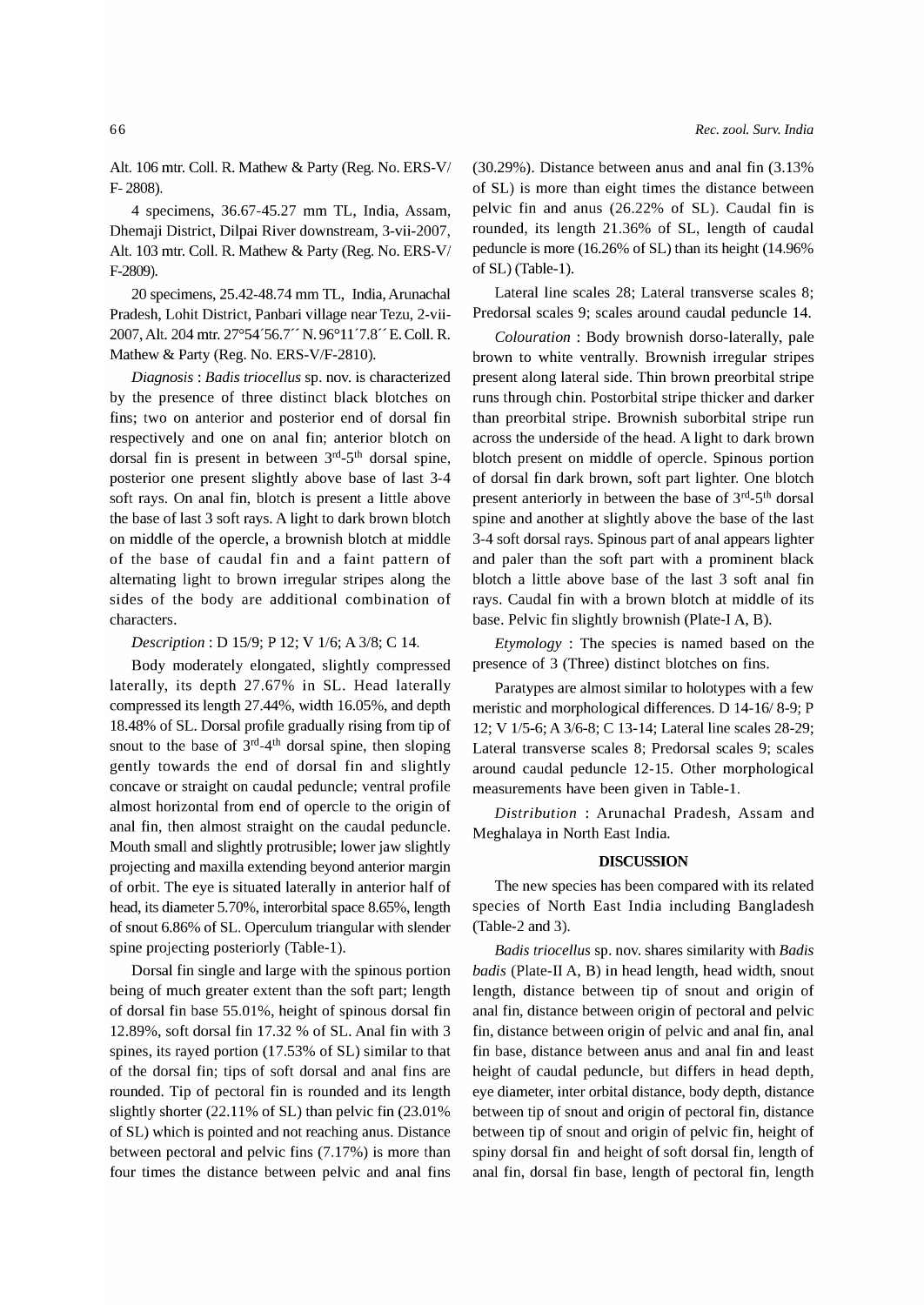|                                                          | <b>HOLOTYPE</b> | <b>RANGE</b><br>(HOLOTYPE+<br><b>PARATYPES)</b><br>$N=32$ | <b>Mean</b> | <b>SD</b> |
|----------------------------------------------------------|-----------------|-----------------------------------------------------------|-------------|-----------|
| <b>Total Length</b>                                      | 46.86           | 25.42-48.74                                               | 34.52       |           |
| <b>Standard Length</b>                                   | 38.63           | 20.66-39.84                                               | 28.16       |           |
| <b>COUNTS</b>                                            |                 |                                                           |             |           |
| Spinous dorsal fin rays                                  | 15              | 14-16                                                     |             |           |
| Soft dorsal fin rays                                     | 9               | 8-9                                                       |             |           |
| Pectoral fin rays                                        | 12              | 12                                                        |             |           |
| Pelvic fin rays                                          | 1/6             | 1/6                                                       |             |           |
| Anal fin rays                                            | 3/8             | $3/6 - 8$                                                 |             |           |
| Caudal fin rays                                          | 14              | 13-14                                                     |             |           |
| Lateral scale rows                                       | 28              | 28-29                                                     |             |           |
| Lateral transverse scale rows                            | 8               | 8                                                         |             |           |
| Predorsal scale                                          | 9               | 9                                                         |             |           |
| Scales arround caudal peduncle                           | 14              | $12 - 15$                                                 |             |           |
| <b>MEASUREMENTS (%)</b>                                  |                 |                                                           |             |           |
| <b>Head Length</b>                                       | 27.44           | 26.78-33.01                                               | 29.42       | 1.35      |
| Head width                                               | 16.05           | 14.49-20.02                                               | 16.69       | 1.50      |
| Head depth                                               | 18.48           | 13.68-26.31                                               | 19.08       | 2.78      |
| Eye diameter                                             | 5.70            | 5.70-10.20                                                | 8.52        | 0.97      |
| Inter orbital distance                                   | 8.65            | 7.05-10.52                                                | 8.54        | 0.80      |
| Snout length                                             | 6.86            | 5.50-9.05                                                 | 7.20        | 0.82      |
| Body depth                                               | 27.67           | 25.47-34.97                                               | 29.16       | 2.18      |
| Distance between tip of snout and origin of pectoral fin | 29.87           | 26.67-37.08                                               | 31.49       | 2.16      |
| Distance between tip of snout and origin of pelvic fin   | 34.84           | 32.70-44.16                                               | 36.32       | 2.37      |
| Distance between tip of snout and origin of anal fin     | 64.35           | 62.08-70.30                                               | 65.70       | 2.06      |
| Distance between origin of pectoral and pelvic fin       | 7.17            | 5.45-9.29                                                 | 6.81        | 0.80      |
| Distance between origin of pelvic and anal fin           | 30.29           | 23.04-33.21                                               | 28.96       | 2.72      |
| Height of Spiny dorsal fin                               | 12.89           | 10.14-17.85                                               | 13.80       | 1.76      |
| Height of soft dorsal fin                                | 17.32           | 10.74-22.09                                               | 15.38       | 2.19      |
| Length of anal fin                                       | 18.20           | 11.67-21.46                                               | 16.80       | 2.22      |
| Dorsal fin base                                          | 55.01           | 45.22-57.48                                               | 53.43       | 2.79      |
| Anal fin base                                            | 17.53           | 11.91-18.80                                               | 15.29       | 1.63      |
| Length of pectoral fin                                   | 22.11           | 18.52-26.77                                               | 22.05       | 1.81      |
| Length of pelvic fin                                     | 23.01           | 18.45-26.57                                               | 23.03       | 1.58      |
| Distance between pelvic fin and anus                     | 26.22           | 16.40-31.14                                               | 24.57       | 3.24      |
| Distance between anus and anal fin                       | 3.13            | 1.42-6.28                                                 | 3.92        | 0.90      |
| Length of caudal peduncle                                | 16.26           | 14.42-22.37                                               | 17.56       | 1.90      |
| Least height of caudal peduncle                          | 14.96           | 13.61-16.41                                               | 14.81       | 0.73      |
| Length of caudal fin                                     | 21.36           | 17.15-25.60                                               | 21.49       | 1.73      |

| Table-1: Proportional length (in millimeter), counts of rays and scales and different morphological measurements |
|------------------------------------------------------------------------------------------------------------------|
| in percentage of Standard length in different specimens of Badis triocellus sp.nov.                              |

of pelvic fin, distance between pelvic fin and anus, length of caudal peduncle and length of caudal fin (Table-2). Moreover, dorsal fin spines and soft rays are relatively fewer in B. *triocellus* sp. nov. than B. *badis;*  depth of body, circumpeduncular scales (12-15 versus

14-20) are relatively less than that of B. *badis.* Inter orbital width is relatively more in B. *triocellus* sp. nov. than B. *badis.* The number of pectoral fin rays is generally constant (12) in B. *triocellus* sp. nov. but varies in B. *badis* (11-14) (Table-3).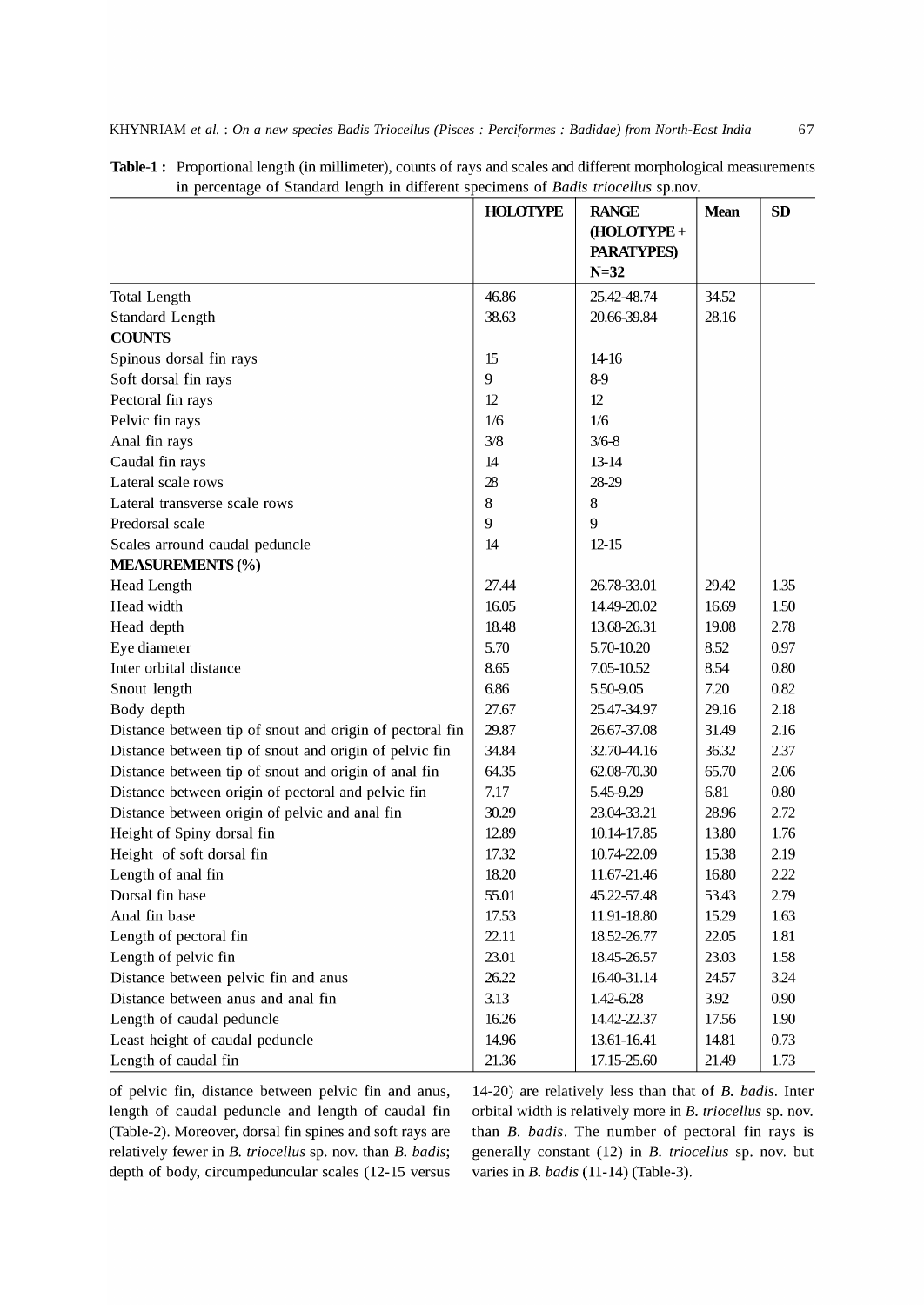Table 2: Range and Mean value of proportional measurements in percentage of Standard length of *Badis triocellus* sp.nov. with related species from North East  $\degree$   $\degree$ India.

|                                                          | Range $B$   | Mean          | SD   | Range          | Mean          | ${\rm SD}$ | Range B     | Mean          | <b>SD</b> | <b>Badis</b> | Mean            |
|----------------------------------------------------------|-------------|---------------|------|----------------|---------------|------------|-------------|---------------|-----------|--------------|-----------------|
|                                                          | triocellus  | $\frac{0}{0}$ |      | <b>B</b> badis | $\frac{0}{0}$ |            | assamensis  | $\frac{0}{0}$ |           | tuivaiei     | $\%$            |
|                                                          | $(n = 32)$  |               |      | $(n = 6)$      |               |            | $(n = 10)$  |               |           | $(n = 1)$    | <b>B</b> tuivai |
| Standard Length                                          | 20.66-39.84 | 28.16         | 5.12 | 16.12-29.01    | 22.41         | 4.79       | 31.35-51.16 | 41.43         | 5.94      | 47.96        | 47.96           |
| <b>Head Length</b>                                       | 26.78-33.01 | 29.42         | 1.35 | 25.12-32.13    | 29.19         | 2.17       | 26.60-31.24 | 29.02         | 1.63      | 26.67        | 26.67           |
| Head width                                               | 14.49-20.02 | 16.69         | 1.50 | 15.48-18.22    | 16.68         | 1.13       | 14.43-16.85 | 15.56         | 0.69      | 14.66        | 14.66           |
| Head depth                                               | 13.68-26.31 | 19.08         | 2.78 | 14.96-21.69    | 18.14         | 2.38       | 17.16-19.87 | 18.38         | 0.82      | 15.80        | 15.80           |
| Eye diameter                                             | 5.70-10.20  | 8.52          | 0.97 | 8.35-10.73     | 9.47          | 0.79       | 5.75-9.25   | 7.18          | 0.89      | 7.21         | 7.21            |
| Inter orbital distance                                   | 7.05-10.52  | 8.54          | 0.80 | 7.93-9.66      | 9.18          | 0.60       | 6.49-8.48   | 7.26          | 0.56      | 7.26         | 7.26            |
| Snout length                                             | 5.50-9.05   | 7.20          | 0.82 | 5.89-7.56      | 6.92          | 0.64       | 5.29-8.58   | 7.10          | 1.15      | 7.03         | 7.03            |
| Body depth                                               | 25.47-34.97 | 29.16         | 2.18 | 25.90-33.22    | 28.57         | 2.47       | 23.98-31.91 | 27.83         | 1.99      | 28.57        | 28.57           |
| Distance between tip of snout and origin of pectoral fin | 26.67-37.08 | 31.49         | 2.16 | 29.96-31.89    | 30.77         | 0.67       | 30.28-32.61 | 31.26         | 0.81      | 28.57        | 28.57           |
| Distance between tip of snout and origin of pelvic fin   | 32.70-44.16 | 36.32         | 2.37 | 22.39-37.41    | 33.12         | 4.95       | 34.77-37.51 | 35.83         | 0.74      | 35.07        | 35.07           |
| Distance between tip of snout and origin of anal fin     | 62.08-70.30 | 65.70         | 2.06 | 64.03-67.12    | 65.46         | 1.06       | 65.71-69.48 | 67.32         | 1.14      | 68.29        | 68.29           |
| Distance between origin of pectoral and pelvic fin       | 5.45-9.29   | 6.81          | 0.80 | 5.72-8.93      | 7.13          | 0.97       | 5.15-6.87   | 5.98          | 0.53      | 6.26         | 6.26            |
| Distance between origin of pelvic and anal fin           | 23.04-33.21 | 28.96         | 2.72 | 26.06-31.29    | 28.89         | 1.89       | 31.40-34.54 | 32.79         | 0.94      | 35.30        | 35.30           |
| Height of Spiny dorsal fin                               | 10.14-17.85 | 13.80         | 1.76 | 11.72-16.53    | 14.84         | 1.73       | 9.75-16.36  | 13.07         | 2.03      | 18.97        | 18.97           |
| Height of soft dorsal fin                                | 10.74-22.09 | 15.38         | 2.19 | 11.29-15.65    | 13.90         | 1.63       | 14.48-20.70 | 17.15         | 1.61      | 14.22        | 14.22           |
| Length of anal fin                                       | 11.67-21.46 | 16.80         | 2.22 | 14.19-18.72    | 16.17         | 1.40       | 13.36-20.76 | 18.20         | 2.52      | 18.41        | 18.41           |
| Dorsal fin base                                          | 45.22-57.48 | 53.43         | 2.79 | 48.78-55.92    | 52.00         | 2.62       | 54.74-58.39 | 56.66         | 1.25      | 55.73        | 55.73           |
| Anal fin base                                            | 11.91-18.80 | 15.29         | 1.63 | 13.86-16.16    | 14.94         | 0.80       | 15.16-18.97 | 17.27         | 1.12      | 15.76        | 15.76           |
| Length of pectoral fin                                   | 18.52-26.77 | 22.05         | 1.81 | 13.83-23.33    | 19.36         | 2.90       | 18.38-22.25 | 20.16         | 1.24      | 21.31        | 21.31           |
| Length of pelvic fin                                     | 18.45-26.57 | 23.03         | 1.58 | 18.33-24.34    | 22.35         | 2.02       | 19.52-24.98 | 22.70         | 1.49      | 24.02        | 24.02           |
| Distance between pelvic fin and anus                     | 16.40-31.14 | 24.57         | 3.24 | 25.01-28.93    | 26.27         | 1.32       | 26.61-28.46 | 27.28         | 0.58      | 30.65        | 30.65           |
| Distance between anus and anal fin                       | 1.42-6.28   | 3.92          | 0.90 | 2.36-6.92      | 4.16          | 1.47       | 2.93-5.93   | 5.01          | 0.97      | 6.32         | 6.32            |
| Length of caudal peduncle                                | 14.42-22.37 | 17.56         | 1.90 | 13.40-17.18    | 14.70         | 1.26       | 12.01-16.52 | 14.08         | 1.35      | 15.39        | 15.39           |
| Least height of caudal peduncle                          | 13.61-16.41 | 14.81         | 0.73 | 13.21-16.31    | 14.42         | 1.15       | 12.81-16.04 | 14.56         | 1.19      | 14.45        | 14.45           |
| Length of caudal fin                                     | 17.15-25.60 | 21.49         | 1.73 | 18.18-22.89    | 20.80         | 1.94       | 20.09-26.33 | 23.09         | 2.19      | 23.35        | 23.35           |

Rec. zool Surv, Inc tia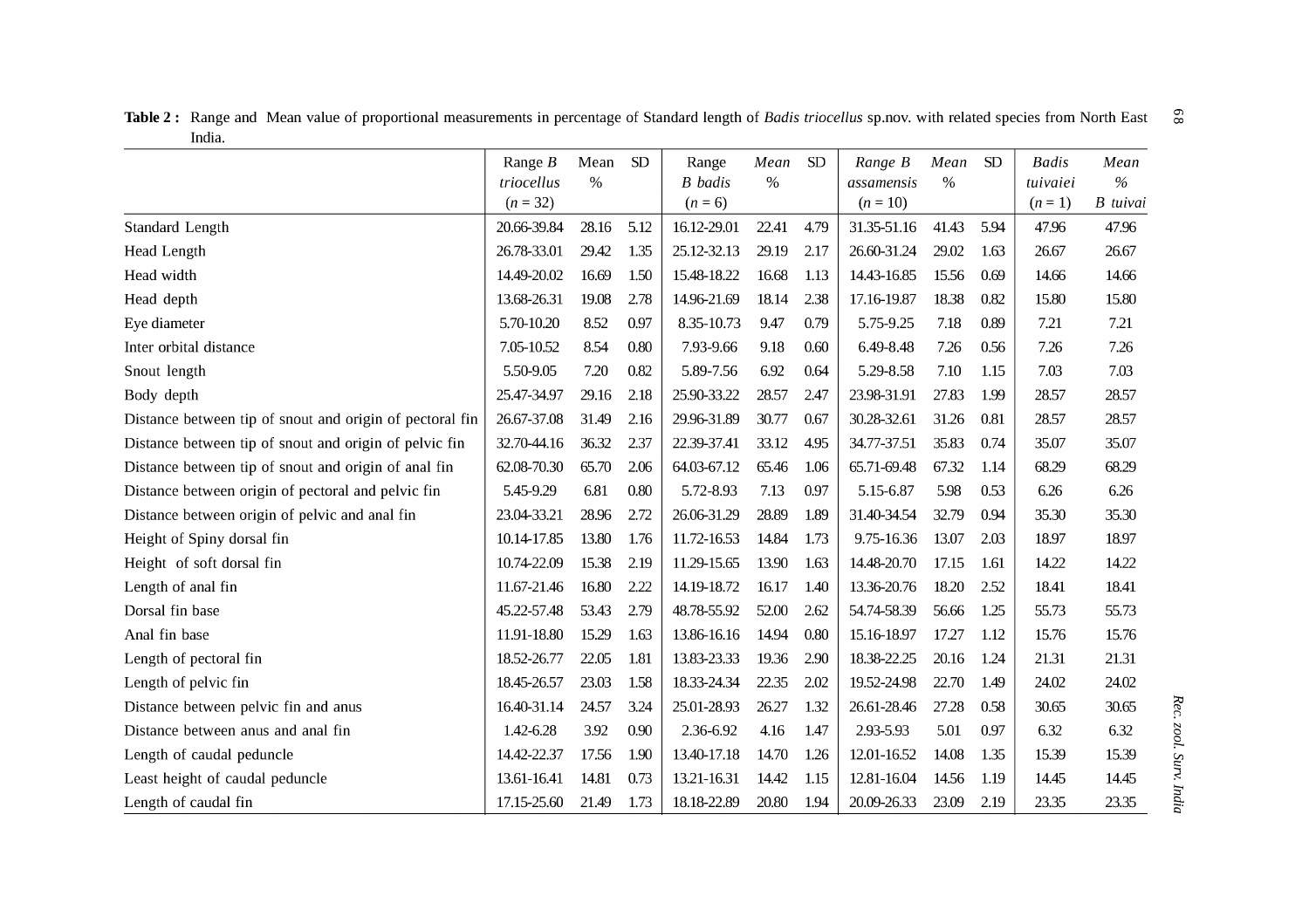| <b>Proportions</b>      | В.          | В.         | В.          | В.        | В.         | <b>B.</b>   | В.          |  |  |  |
|-------------------------|-------------|------------|-------------|-----------|------------|-------------|-------------|--|--|--|
|                         | triocellus  | badis      | assamen-    | tuivaiei  | chittagon- | kanabos     | blosyrus    |  |  |  |
|                         | sp.nov.     | (Range)    | sis         | (Range)   | gis        | (Range)     | (Range)     |  |  |  |
|                         | (Range)     |            | (Range)     |           | (Range)    |             |             |  |  |  |
| Body depth              | 25.47-34.97 | 25.90-38.9 | 23.98-31.91 | 25.9-29.2 | 29.8-34.0  | 29.9-35.4   |             |  |  |  |
| Interorbital width      | 7.05-10.52  | 6.50-9.66  | 6.49-8.48   | 5.60-7.26 | 5.5-6.7    | $7.3 - 8.6$ | $6.4 - 8.0$ |  |  |  |
| <b>Counts</b>           |             |            |             |           |            |             |             |  |  |  |
| Dorsal fin rays (Spiny) | 14-16       | 14-18      | 15-17       | 16-18     | 16-18      | $15 - 17$   | 16-17       |  |  |  |
| Dorsal fin rays (Soft)  | 8-9         | $7-10$     | $9-11$      | 9-9       | $9-11$     | $8 - 10$    | $8 - 11$    |  |  |  |
| Pectoral fin rays       | 12          | 11-14      | $12 - 14$   | $12 - 14$ | $12 - 14$  | $11-13$     |             |  |  |  |
| Anal fin rays(soft)     | 6-8         | 6-8        | 6-8         | $6 - 10$  | 6-9        | 6-8         | $7-8$       |  |  |  |
| Lateral scales rows     | 28-29       | 25-29      | 29-32       | 26-32     | 27-29      | 25-26       | 27-28       |  |  |  |
| Circumpeduncular scales | $12 - 15$   | 14-20      | $12 - 14$   | 14-20     | 20         | 16-17       |             |  |  |  |

**Table-3:** Comparison of proportional measurements in percentage of standard length and counts of *Badis triocellus* sp. nov. with related species.

*Badis triocellus* sp. nov. shares similarity with *Badis assamensis* (Plate-III & IV A, B) in head length, length of snout, length of pelvic fin, distance between tip of snout and origin of pectoral fin, distance between tip of snout and origin of pelvic fin and least height of caudal peduncle, but differs in head width, head depth, eye diameter, inter orbital distance, body depth, distance between tip of snout and origin of anal fin, distance between origin of pectoral and pelvic fin, distance between origin of pelvic fin and anal fin, height of spiny dorsal fin and height of soft dorsal fin, length of anal fin, dorsal fin base, anal fin base, length of pectoral fin, distance between pelvic fin and anus, distance between anus and anal fin, length of caudal peduncle and length of caudal fin (Table-2). Moreover, dorsal fin spines and soft rays are relatively less in B. *triocellus* sp. nov. than B. *assamensis;* depth of body (25.47-34.97% versus 23.98-31.91%), interorbital width (7.05-10.52% versus 6.49-8.48%) are more than that of B. *assamensis.* Lateral line scales are less (28-29 versus 29-32) in B. *triocellus*  sp. nov. than B. *assamensis* (Table-3).

*Badis triocellus* sp.nov. shares similarity with *Badis tuivaiei* (Plate-VA, B) in length of snout, anal fin base and least height of caudal peduncle but differs in head length, head width, head depth, eye diameter, inter orbital distance, body depth, distance between tip of snout and origin of pectoral fin, distance between tip of snout and origin of pelvic fin, distance between tip of snout and origin of anal fin, distance between origin of pectoral and pelvic fin, distance between origin of pelvic fin and anal fin, height of spiny dorsal fin and height of soft dorsal fin, length of anal fin, dorsal fin base, length of pectoral fin, length of pelvic fin, distance between pelvic fin and anus, distance between anus and anal fin, length of caudal peduncle and length of caudal fin (Table-2). Moreover, dorsal fin spines (14-16 spines versus 16-18), anal fin rays, circumpeduncular scales (12-15 versus 14-20) are relatively less than *Badis tuivaiei;* depth of body, interorbital width (7.05-10.52% versus 5.60-7.26%) are relatively more than that of B. *tuivaiei.* The number of pectoral fin rays is generally constant (12) in B. *triocellus* sp. nov. but varies in B. *tuivaiei* (12-14) (Table-3).

The *Badis triocellus* sp. nov. differs from B. *kanabos* in having relatively less number of dorsal spines, less soft dorsal (9-9 versus 8-10), less body depth (25.47-34.97% versus 29.9-35.4%), less circumpeduncular scales (12-15 versus 16-17); more interorbital width and more lateral line scales (28-29 versus 25-26) (Table-3).

The *Badis triocellus* sp. nov. differs from B. *chittagongis* in having less number of dorsal spines (14-16 versus 16-18), soft dorsal fin rays (8-9 versus 9- 11) and soft anal fin rays; relatively less body depth (25.47-34.97% versus 29.8-34%), less circumpeduncular scales (12-15 versus 20) and more interorbital width (7.05-10.52% versus 5.5-6.7%) (Table-3).

The *Badis triocellus* sp. nov. is similar to B. *blosyrus*  in numbers of soft anal fin rays but differs from it in having more interorbital width (7.05-10.52 % versus 6.4- 8.0 %), less number of dorsal spines (14-16 versus 16- 17) and less number of soft dorsal fin rays. B. *triocellus*  sp. nov. has relatively more number of lateral scales rows than B. *blosyrus* (Table-3).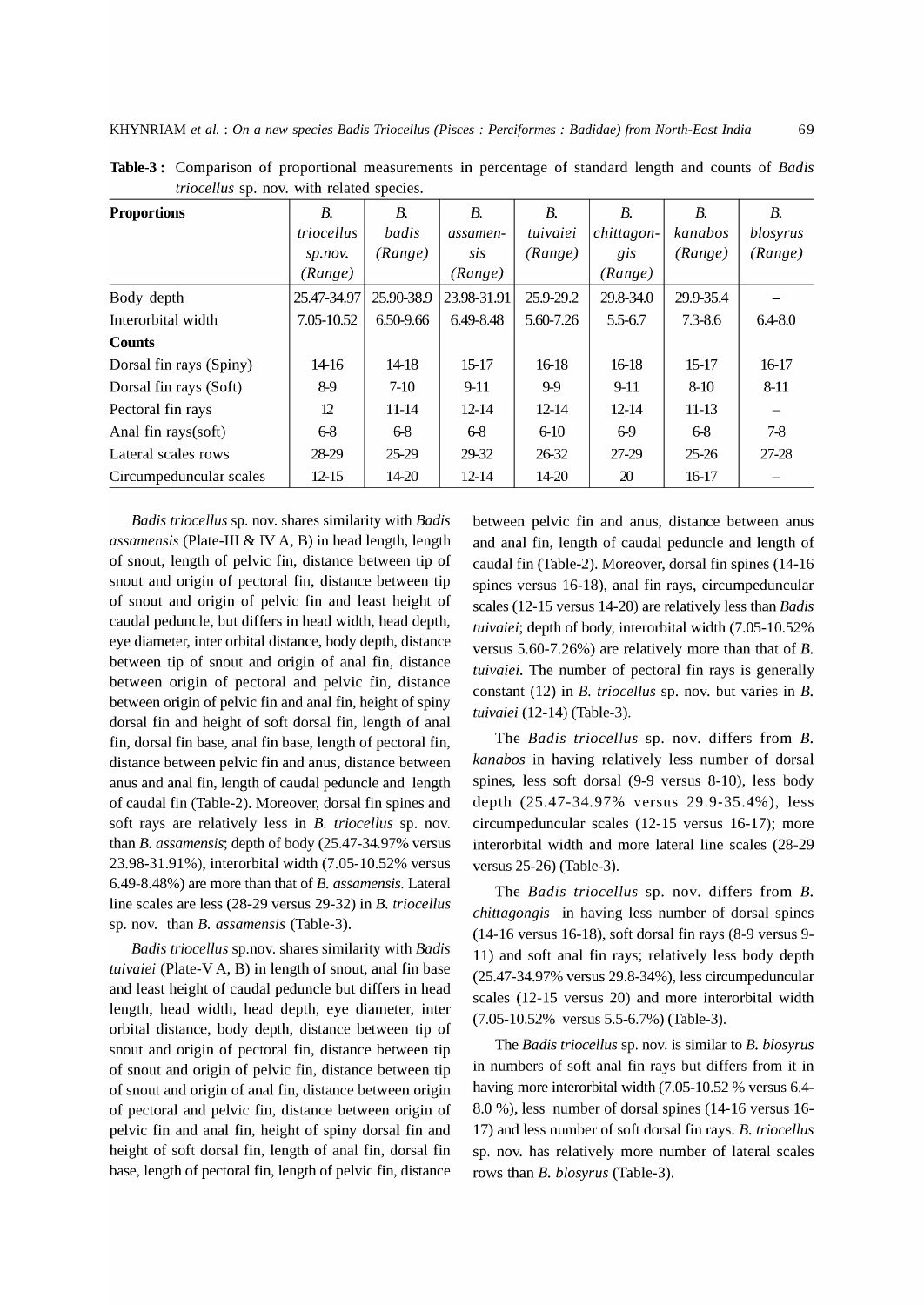Survey of India, Kolkata for permission and facilities. duly acknowledged.

ACKNOWLEDGEMENTS The efforts made by Mrs. R. Mathew, Assistant The authors are grateful to the Director, Zoological Zoologist and her team to collect the specimens are

### **REFERENCES**

- Barlow, G.W., Liem, K.F. & Wickler, W. 1968. Badidae: A new fish family-behavioral, osteological and developmental evidence. *Journal* of *Zoology, London,* 156 : 415-447.
- Jayaram, K.C. 1999. The freshwater fishes of the Indian Region. *Narendra Publishing House, Delhi, India.* xxiii. 551 pp.
- Kullander, S.O. & Britz, R. 2002. Revision of the family Badidae (Teleostei: Perciformes), with description of a new genus and ten new species. *Ichthyological Exploration* of *Freshwaters,* 13(4) : 295-372.
- Ruber, L., Britz, R., Kullander, S.O. & Zardoya, R. 2004. Evolutionary and biogeographic patterns of the Badidae (Teleostei:Perciformes) inferred from mitochondrial and nuclear DNA sequence data. *Molecular Phylogenetic and Evolution,* 32(3) : 1010-1022.
- Vishwanath, W. & Shanta, K. 2004. A new fish species of the Indo-Burmese genus Badis Bleeker (Teleostei : Perciformes) from Manipur, India. *Zoos' Print Journal,* 19(9) : 1619-1621.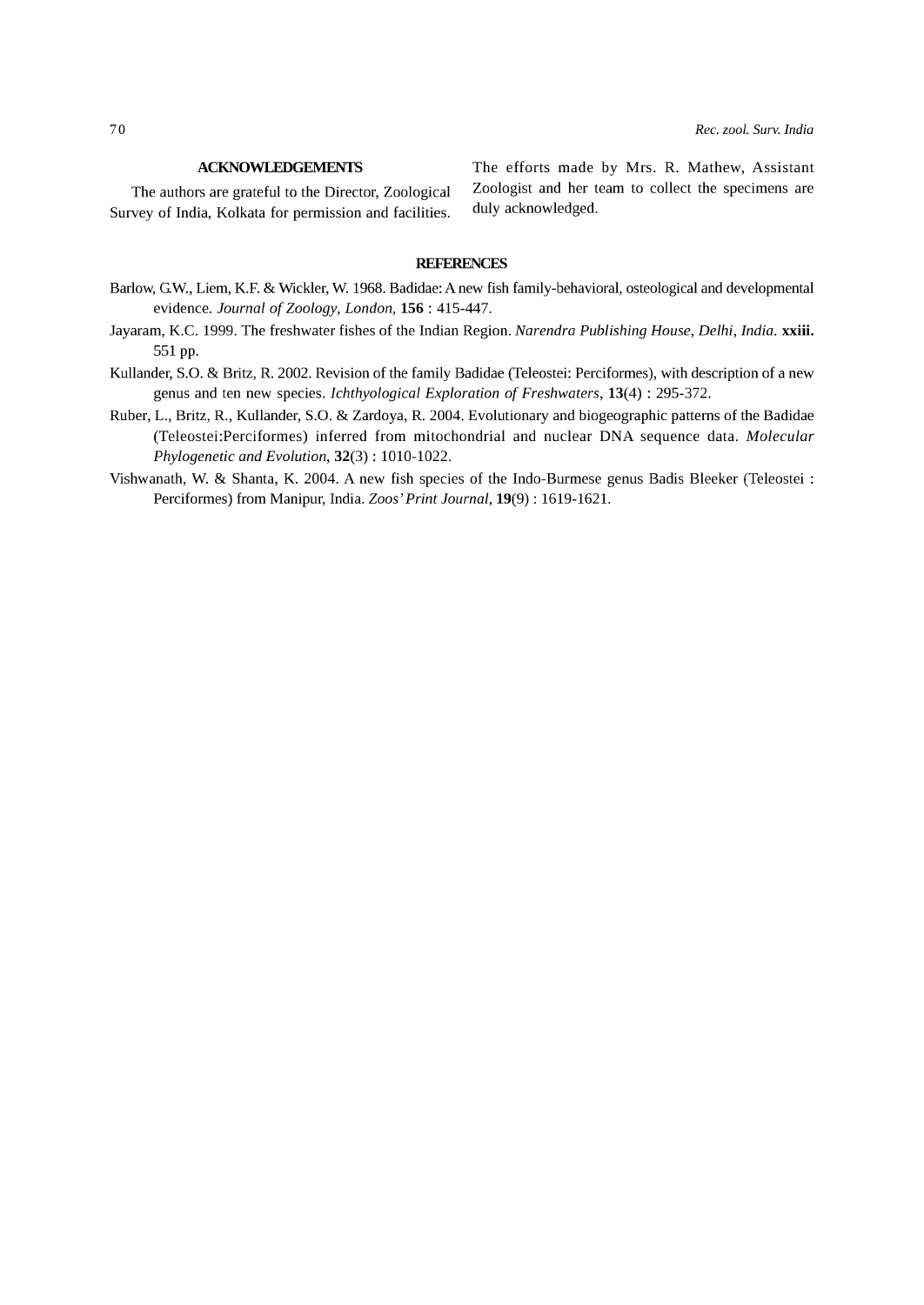## **PLATE-I**





A: *Badis triocellus* sp. nov. (Lateral view) B: Dorsal and Anal fins showing three spots

PLATE-II





B (Varieties of *Badis badis)*